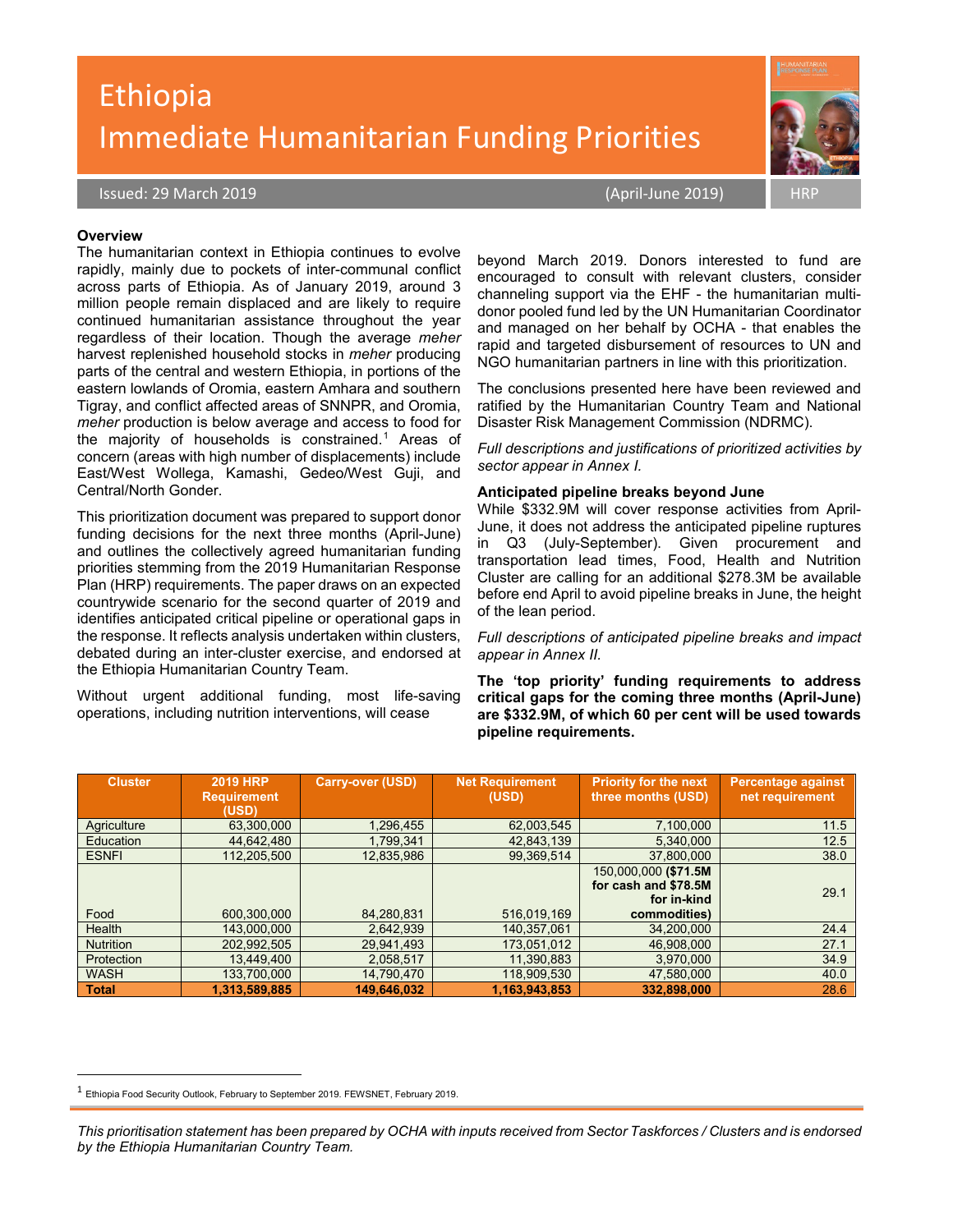| <b>Cluster Activity</b> |                                                                                                                                                             | <b>Funding</b> | <b>Activities</b><br>related to<br>Pipeline/<br>lifesaving/<br>protection | <b>Activities</b><br>related to<br>Livelihoods/<br>early<br>recovery/<br>durable<br>solution | <b>Activities</b><br>related to<br>Capacity<br>building/<br>Preparedne<br>ss/Early<br>Warning | <b>Comments</b>                                                                                                                                                        |
|-------------------------|-------------------------------------------------------------------------------------------------------------------------------------------------------------|----------------|---------------------------------------------------------------------------|----------------------------------------------------------------------------------------------|-----------------------------------------------------------------------------------------------|------------------------------------------------------------------------------------------------------------------------------------------------------------------------|
| <u>ئيم ئ</u>            | Provision of animal health<br>services for livelihood deficit<br>communities (615,841 HHs)                                                                  | \$1.8M         | X                                                                         |                                                                                              |                                                                                               | Oromia (335,000 HHs), Somali (280,841 HHs)                                                                                                                             |
|                         | Provision of animal health<br>services and feed for IDPs<br>(73,334 HHs)                                                                                    | \$1.7M         | X                                                                         |                                                                                              |                                                                                               | Afar (6,173 HHs), Amhara (92 HHs), Gambela<br>(1,260 HHs), Oromia (49,907 HHs), SNNP (523<br>HHs), Somali (15,112 HHs), Tigray (267 HHs)                               |
|                         | Provision of emergency seed<br>for livelihood deficit<br>communities (331,395 HHs)                                                                          | \$3.5M         |                                                                           | $\times$                                                                                     |                                                                                               | Afar (12,352 HHs), Amhara (1,259 HHs),<br>Oromia (138,774 HHs), SNNP (1,552 HHs),<br>Somali (171,100 HHs), Tigray (6,358 HHs)                                          |
|                         | Provision of emergency seed<br>for IDPs (65,301 HHs)                                                                                                        | \$0.1M         |                                                                           | $\times$                                                                                     |                                                                                               | Afar (1,067 HHs), Amhara (199 HHs), Oromia<br>(26,798 HHs), SNNP (501 HHs), Somali (36,572<br>HHs), Tigray (164 HHs)                                                   |
|                         | <b>Accelerated School</b><br><b>Readiness</b>                                                                                                               | \$0.64M        |                                                                           | X                                                                                            |                                                                                               | For 16,062 children; Oromia (11, 222), and<br>Somali region (4,840)                                                                                                    |
|                         | <b>Accelerated Learning</b><br>Program                                                                                                                      | \$0.12M        |                                                                           | X                                                                                            |                                                                                               | For 30,664 children; Oromia (21,424), and<br>Somali region (9,240)                                                                                                     |
|                         | Provision of learning<br>stationary                                                                                                                         | \$3.41M        |                                                                           | $\times$                                                                                     |                                                                                               | For 572,348 children; Amhara<br>$(20, 366)$ ,<br>Benishangul Gumuz (7,474), Oromia (316,080),<br>SNNP (104,778), and Somali region (123,650)                           |
|                         | Psycho-social support<br>training for teachers to<br>support conflict-affected<br>children                                                                  | \$0.43 M       |                                                                           |                                                                                              | $\pmb{\times}$                                                                                | For 1,903 teachers in all regions                                                                                                                                      |
|                         | Provision of biscuits                                                                                                                                       | \$0.74M        | X                                                                         |                                                                                              |                                                                                               | For 99,668 children; Oromia (32,646), Somali<br>(20,462), Gedeo (26,194), and Amhara region<br>(20, 366)                                                               |
|                         | Provide safe, appropriate<br>and critical life-saving<br>Emergency Shelter and Non-<br>food items for displaced<br>populations either in cash or<br>in-kind | \$30.6M        | X                                                                         |                                                                                              |                                                                                               | For 175,000HHs IDPs in East Wollega, West<br>Wollega, East Hararge, Dawa, Fafan, Sitti Doolo,<br>Nogob, Liben, West Gondar and West Gojam<br>and Benishangul and Gedeo |
|                         | Increase preparedness<br>efforts through pre-<br>positioning of ES/NFI stocks<br>to support newly displaced<br>households                                   | \$3.5M         |                                                                           |                                                                                              | $\mathsf{X}$                                                                                  | For preposition 20,000 ESNFI kits in strategic<br>location ensuring that supplies are accessible to<br><b>Cluster partners</b>                                         |
|                         | Upgrade and repair shelters<br>and replenish core<br>household items for<br>vulnerable populations                                                          | \$2.8M         |                                                                           | $\overline{X}$                                                                               |                                                                                               | Shelter repair activities for 5,500 HHs in this will<br>cover 25 per cent of the case load of West Guji<br>and Gedeo                                                   |
|                         | Distribution of core relief<br>items to vulnerable returnees<br>either in kind or in cash                                                                   | \$0.9M         | X                                                                         |                                                                                              |                                                                                               | Basic non-food items for 12,000 returnees                                                                                                                              |
|                         | Cash/Food distribution for<br>Round 1 to Round 3 (\$50.7M<br>for cash and \$34M for in-kind<br>commodities)                                                 | \$84.7M        | $\mathsf X$                                                               |                                                                                              |                                                                                               | <b>NDRMC</b>                                                                                                                                                           |
|                         | Cash/Food distribution for<br>Round 1 to Round 3(\$20.8M<br>for cash and \$44.5M for in-<br>kind commodities)                                               | \$65.3M        | X                                                                         |                                                                                              |                                                                                               | <b>WFP</b>                                                                                                                                                             |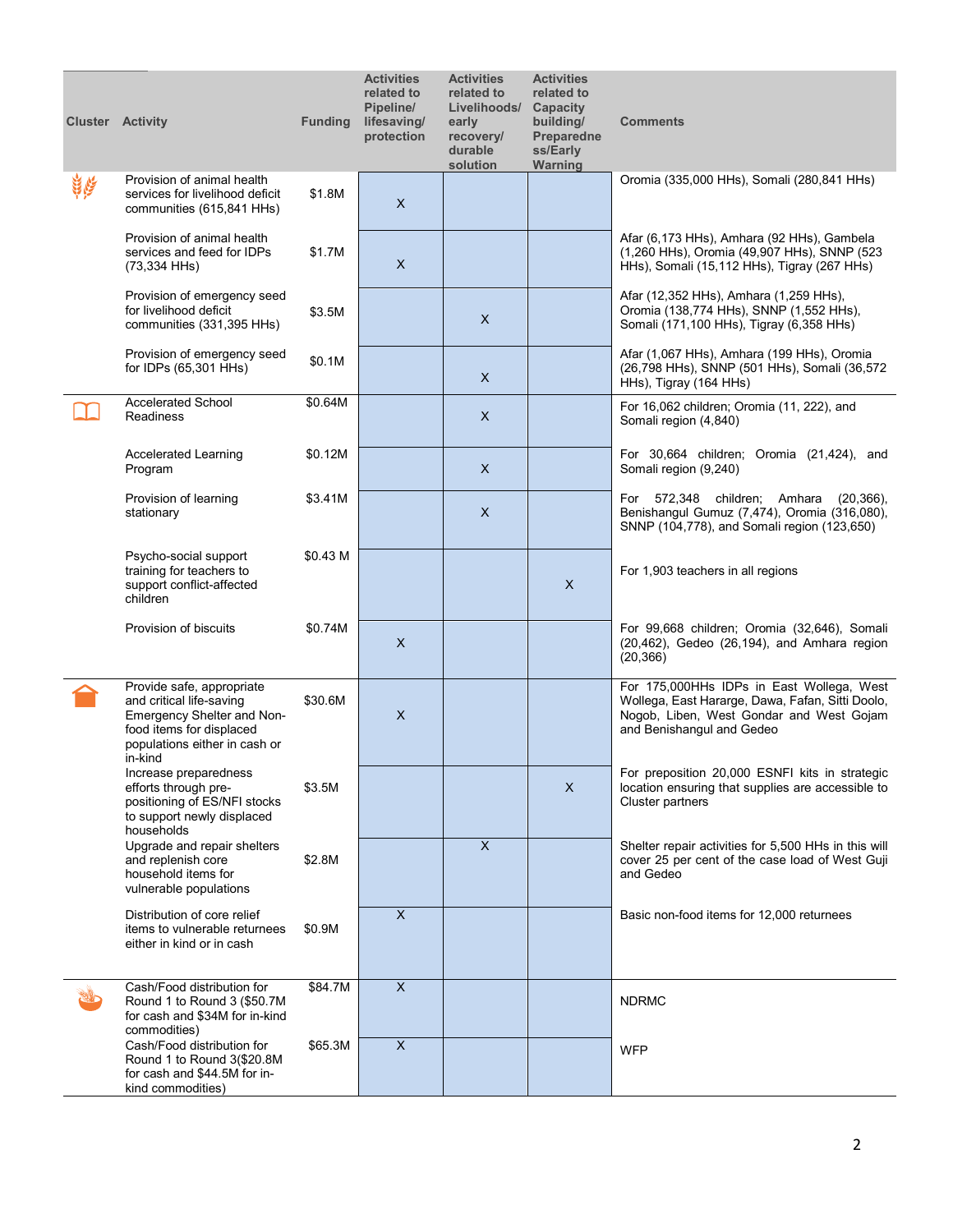| Procurement, prepositioning<br>and distribution of<br>Emergency Health and RH<br>kits                          | \$10.2M | X                         |   |              | Medicines and medical commodities for free of<br>charge treatment of patients                                                                                                                                                                           |
|----------------------------------------------------------------------------------------------------------------|---------|---------------------------|---|--------------|---------------------------------------------------------------------------------------------------------------------------------------------------------------------------------------------------------------------------------------------------------|
| Surge support to health<br>facilities and outreach<br>services                                                 | \$9M    | X                         |   |              | Additional health workers for facilities in IDP<br>receiving locations, and support to health<br>facilities providing periodic outreach clinics to<br>populations not accessing facilities                                                              |
| Mobile Health and Nutrition<br>Teams (MHNT)                                                                    | \$3M    | X                         |   |              | For locations with no or limited functional health<br>facilities                                                                                                                                                                                        |
| Social and behavioural<br>change communication<br>(SBCC)                                                       | \$0.2M  |                           |   | X            | Community mobilization for health service<br>utilization                                                                                                                                                                                                |
| Integration of emergency RH<br>including MISP and CMR<br>into emergency health<br>services                     | \$1.8M  | X                         |   |              | RH services as part of the PHC package                                                                                                                                                                                                                  |
| Strengthen early warning<br>and rapid response<br>mechanisms                                                   | \$1M    |                           |   | $\mathsf{X}$ | Regular data and information collection and<br>analysis, on epidemic prone diseases and public<br>health<br>events                                                                                                                                      |
| Disease outbreak response<br>including case management<br>and vaccination campaigns                            | \$5M    | $\times$                  |   |              | Address current widespread measles outbreaks,<br>and prepare capacity for AWD                                                                                                                                                                           |
| Infection prevention and<br>control                                                                            | \$0.6M  |                           |   | X            | Includes<br>minimum<br>standards.<br>universal<br>precautions, water quality testing and health<br>promotion                                                                                                                                            |
| Support capacities for<br>disabled, including<br>personnel, equipment and<br>medicines                         | \$0.3M  |                           | X |              | This will improve access to essential health<br>services for people with disabilities in emergency<br>settings                                                                                                                                          |
| Support MHPSS services in<br>health facilities and establish<br>linkages with psychosocial<br>support          | \$1.1M  |                           | X |              | To ensure that persons with mental and<br>psychological needs in emergency settings have<br>access to essential services                                                                                                                                |
| Refer cases from health<br>facilities and MHNT for<br>higher and specialized<br>services                       | \$1.5M  | X                         |   |              | For ambulance services, and direct support to<br>patients/clients on transit                                                                                                                                                                            |
| Minimal/basic health facility<br>rehabilitation                                                                | \$0.5M  |                           |   | X            | In locations affected by conflict and adverse<br>weather, where simple/temporary shelter for<br>health services is lacking                                                                                                                              |
| RUTF,<br>Procurement<br>of<br>essential drugs, materials<br>and Stabilization Centre kits<br>for SAM treatment | \$6.2M  | $\boldsymbol{\mathsf{X}}$ |   |              | Procure 3-month supply pipeline to support SAM<br>treatment for an estimated 137,875 children and<br>prevent shortfalls in treatment in Q2                                                                                                              |
| Establish and maintain 55<br>higher<br>level<br>referral<br><b>Stabilization Centres</b>                       | \$0.73M | $\boldsymbol{\mathsf{X}}$ |   |              | Maintain higher SC support in critical health<br>facilities in target zones of Somali Region (24),<br>West Guji (5) and Gedeo zones (5), establish SC<br>capacity as higher referral centres in 2 Health<br>facilities supporting BG response as needed |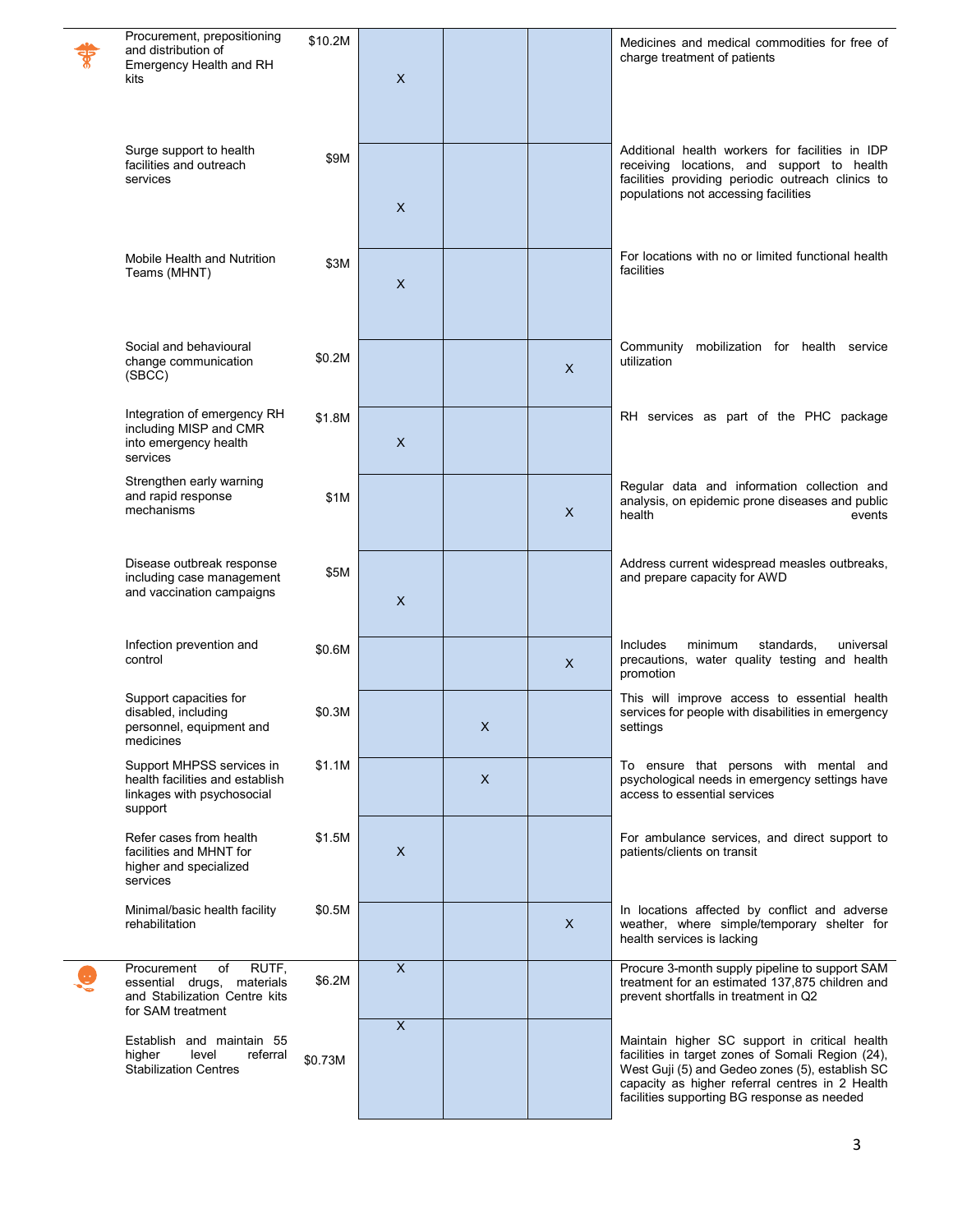| Procure<br>Specialized<br>Nutritious Foods for MAM<br>rehabilitation                                                                                                                                                                                                                                                                                                                                                                                                                                   | \$25.8M                      | $\overline{X}$            |                           | Procure 3-month supply pipeline of specialised<br>nutritious foods to support MAM treatment for an<br>estimated 477,712 children aged 6-59 mnth and<br>549,111 PLW, to repair pipeline ruptured in<br>April, included capacity building target response<br>areas                                                                                                                                                                                                                                                                                                                                                                                                                                                                                                                                                                                                                                                                                                                                                                                                                                                               |
|--------------------------------------------------------------------------------------------------------------------------------------------------------------------------------------------------------------------------------------------------------------------------------------------------------------------------------------------------------------------------------------------------------------------------------------------------------------------------------------------------------|------------------------------|---------------------------|---------------------------|--------------------------------------------------------------------------------------------------------------------------------------------------------------------------------------------------------------------------------------------------------------------------------------------------------------------------------------------------------------------------------------------------------------------------------------------------------------------------------------------------------------------------------------------------------------------------------------------------------------------------------------------------------------------------------------------------------------------------------------------------------------------------------------------------------------------------------------------------------------------------------------------------------------------------------------------------------------------------------------------------------------------------------------------------------------------------------------------------------------------------------|
| Procure non-food items for<br><b>IMAM</b> implementation                                                                                                                                                                                                                                                                                                                                                                                                                                               | \$1M                         | $\boldsymbol{\mathsf{X}}$ |                           | Procurement is needed to support roll out of<br>IMAM across 6 regions                                                                                                                                                                                                                                                                                                                                                                                                                                                                                                                                                                                                                                                                                                                                                                                                                                                                                                                                                                                                                                                          |
| Conduct<br>Vitamin<br>supplementation<br>screening activities in highly<br>affected communities                                                                                                                                                                                                                                                                                                                                                                                                        | Α<br>\$1.05M<br>and          | $\boldsymbol{\mathsf{X}}$ |                           | One<br>round<br>screening<br>and<br>Vitamin<br>A<br>supplementation within target period                                                                                                                                                                                                                                                                                                                                                                                                                                                                                                                                                                                                                                                                                                                                                                                                                                                                                                                                                                                                                                       |
| Deployment of NGO partners<br>to target areas for full IMAM<br>support to MOH                                                                                                                                                                                                                                                                                                                                                                                                                          | \$8.83M                      | $\overline{X}$            |                           | Prioritised 92 woredas for immediate intervention<br>extension/ new (Somali 41, Oromia, 20, Afar 15<br>Amhara 8, SNNP 8)                                                                                                                                                                                                                                                                                                                                                                                                                                                                                                                                                                                                                                                                                                                                                                                                                                                                                                                                                                                                       |
| Conduct<br>nutrition<br>20<br>assessments<br>in<br>locations                                                                                                                                                                                                                                                                                                                                                                                                                                           | \$0.4M<br>target             |                           | $\boldsymbol{\mathsf{X}}$ | Q2 SMART and rapid SMART surveys planned<br>for Somali, Afar, Oromia, Tigray, Amhara, SNNP                                                                                                                                                                                                                                                                                                                                                                                                                                                                                                                                                                                                                                                                                                                                                                                                                                                                                                                                                                                                                                     |
| Support FMOH to roll out<br>training of health workers on<br>the FMOH AM Management<br>Guidelines 2019                                                                                                                                                                                                                                                                                                                                                                                                 | \$2.9M                       |                           | $\mathsf{X}$              | Q2 master training to start in Q2 and cascade to<br>regional health teams within April-June Q2 period                                                                                                                                                                                                                                                                                                                                                                                                                                                                                                                                                                                                                                                                                                                                                                                                                                                                                                                                                                                                                          |
| Protection risks, human rights<br>violations<br>and<br>gaps<br>available<br>service,<br>and addressed<br>identified<br>through protection monitoring<br>and analysis; training is<br>provided on IDP rights to local<br>government<br>authorities<br>including law enforcement<br>and court authorities.                                                                                                                                                                                               | \$0.59M<br>in<br>are         |                           | $\times$                  | Protection monitoring and training on IDP rights<br>is required in all locations, however the areas<br>that currently do not have protection monitoring<br>and training on IDP rights will be prioritized and<br>include: East and West Wollega, East and West<br>Hararge, Amhara region, Dawa and Liben zones<br>in Somali region.                                                                                                                                                                                                                                                                                                                                                                                                                                                                                                                                                                                                                                                                                                                                                                                            |
| Information, counselling and<br>assistance<br>technical<br>Housing, Land and Property<br>(HLP) and legal identity<br>documentation.                                                                                                                                                                                                                                                                                                                                                                    | \$0.3M<br>on                 |                           | $\times$                  | HLP and legal identity document interventions<br>are interlinked and complimentary to one<br>another. The HLP activities in West Guji and<br>Gedeo zones should be expanded to include<br>legal identity documentation support services.<br>Similarly, the legal identity documentation<br>activities in the Somali region should be<br>expanded to include HLP activities. Funding is<br>needed to conduct HLP and legal identity<br>documentation assessments in other<br>regions/zones to assess the needs and<br>appropriate<br>interventions.                                                                                                                                                                                                                                                                                                                                                                                                                                                                                                                                                                             |
| Children at risk, including<br>unaccompanied<br>separated<br>children,<br>identified and provided case<br>management<br>services,<br>provided with psychosocial<br>(PSS)<br>services<br>support<br>Child<br>Friendly<br>through<br>structured<br>Spaces<br>and<br>community-based<br>interventions. Women and<br>adolescent girls are provided<br>with PSS through women<br>spaces<br>friendly<br>caregivers are engaged in<br>activities<br>to<br>promote<br>wellbeing and protection of<br>children. | and<br>\$1.24M<br>are<br>and | $\mathsf{X}$              |                           | Capacity building of service providers is<br>conducted and most vulnerable IDP and host<br>community children, including UASC, are<br>identified and provided with case management<br>services (medical, legal, MHPSS, alternative<br>care, family tracing and reunification). As part of<br>case management, the system links between<br>protection (including<br>legal/justice),<br>child<br>education, health, livelihoods, is strengthened to<br>help ensure children receive coordinated and<br>multi-disciplinary support. Children, adolescent<br>girls and women in emergency affected locations,<br>attend i) Child Friendly Spaces. ii) Women<br>Friendly Spaces and/or participate in structured<br>community-based psychosocial support activities<br>facilitated by trained caregivers. Referral<br>mechanisms are developed for more specialized<br>interventions for severely affected children,<br>training is undertaken of front-line child protection<br>staff and community members to provide<br>psychological first aid (PFA) to children and care<br>givers. Caregivers of children with specific needs |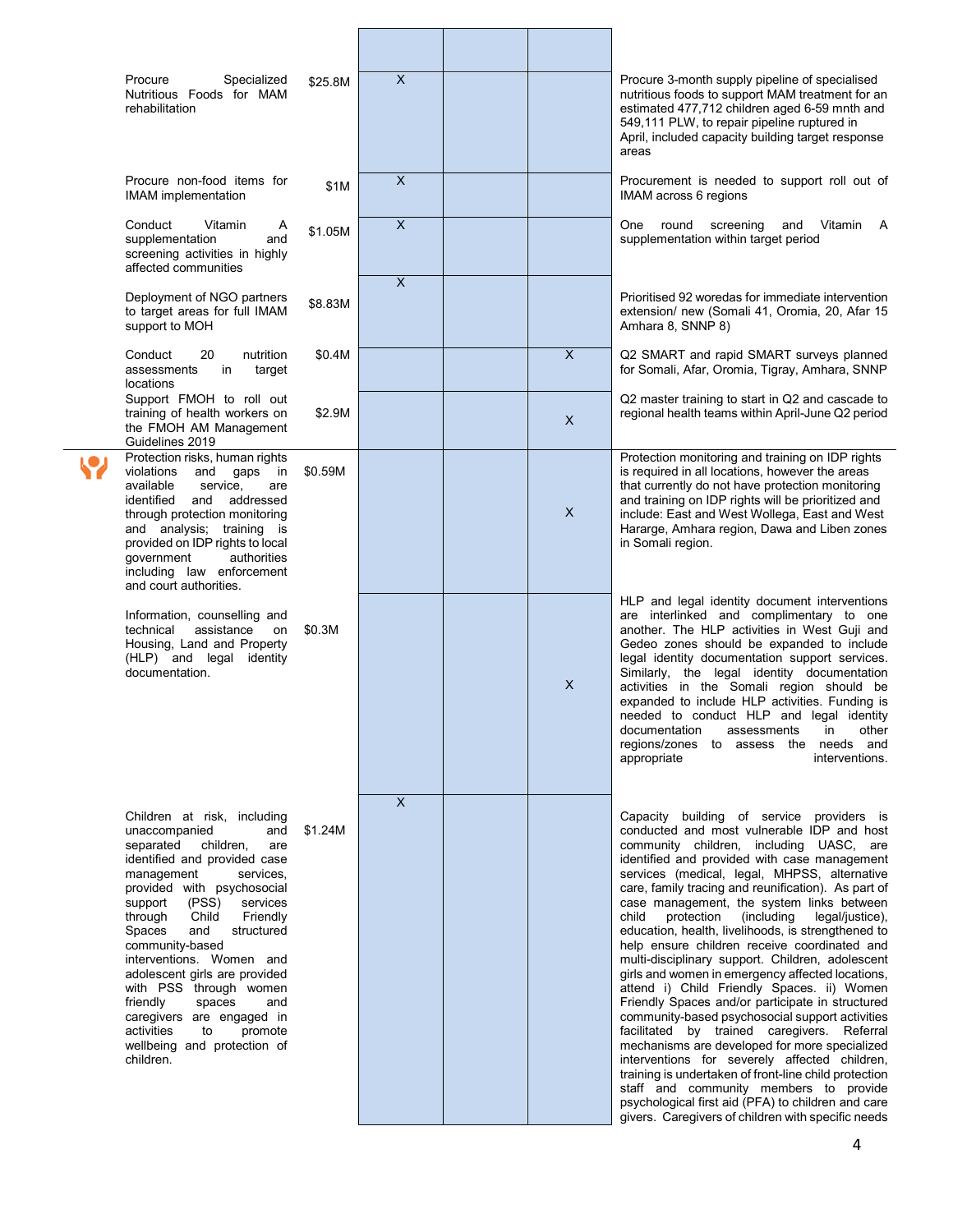|                                                                                                                                                                                                                                                                                                                                                                                                                                                                                                                         |         |                |         | in emergency affected locations participate in<br>structured programmes to develop parenting<br>skills that promote the wellbeing and protection of<br>children. Priority locations include East and West<br>Wollegas, East and West Hararghe, Amhara,<br>Benishangul-Gumuz, Gedeo Zone and Dawa<br>zone in the Somali region.                                                                                                                                                                                                                                                                                                                                                                                                                                                                                                                                                                                                                                                                                                |
|-------------------------------------------------------------------------------------------------------------------------------------------------------------------------------------------------------------------------------------------------------------------------------------------------------------------------------------------------------------------------------------------------------------------------------------------------------------------------------------------------------------------------|---------|----------------|---------|-------------------------------------------------------------------------------------------------------------------------------------------------------------------------------------------------------------------------------------------------------------------------------------------------------------------------------------------------------------------------------------------------------------------------------------------------------------------------------------------------------------------------------------------------------------------------------------------------------------------------------------------------------------------------------------------------------------------------------------------------------------------------------------------------------------------------------------------------------------------------------------------------------------------------------------------------------------------------------------------------------------------------------|
| Affected populations,<br>and<br>women and adolescent girls<br>in particular, are provided<br>with GBV awareness raising<br>and risk mitigation activities<br>survivors of GBV,<br>and<br>including SEA, are identified<br>and referred for multi-sector<br>services<br>response<br><b>as</b><br>required. In addition, access<br>to GBV response services is<br>enhanced through capacity<br>development and support for<br><b>GBV</b><br>response<br>service<br>providers and providers of<br>humanitarian assistance. | \$0.54M | $\mathsf{x}$   |         | Activities are conducted in emergency affected<br>locations to increase GBV awareness among<br>men, women, boys, and girls in displaced and<br>host communities including on available services<br>and support for survivors and actions are taken<br>to reduce the risk of incidents of GBV, especially<br>for women and adolescent girls. Capacities are<br>strengthened of service providers in the Bureaus<br>of Women, Children and Youth Affairs for GBV<br>case management to ensure a survivor-centered<br>approach, development of referral mechanisms<br>and coordination with other sectors to ensure<br>multi-disciplinary support. Psychosocial support<br>provided to vulnerable women and adolescent<br>girls and Dignity Kits are provided to displaced<br>women and adolescent girls to support mobility<br>and dignity in their communities. Priority locations<br>include East and West Wollegas, East and West<br>Hararghe, Amhara, Benishangul- Gumuz, Gedeo<br>Zone and Dawa zone in the Somali region. |
| Site Management Services<br>include:<br>(SMS)<br>site<br>rehabilitation and upgrades,<br>community<br>services<br>to<br>establish<br>and<br>support<br>community-level structures,<br>site management teams and<br>capacity<br>development<br>initiatives.                                                                                                                                                                                                                                                              | \$1.3M  | $\overline{X}$ |         | Site Management Services (SMS) will be<br>prioritized in locations that currently do not have<br>support, which include: East and West Wollegas,<br>Amhara region, East and West Hararge.<br>However, funding for SMS is still needed in<br>Gedeo and Guji zones as well as the Somali<br>region.                                                                                                                                                                                                                                                                                                                                                                                                                                                                                                                                                                                                                                                                                                                             |
| Provide water through<br>trucking                                                                                                                                                                                                                                                                                                                                                                                                                                                                                       | \$7M    | $\mathsf{x}$   |         | Continuous water trucking is critically needed in<br>many IDP sites in Somali, Oromia, SNNP and<br>Amhara regions as there is no available<br>sustainable solution for provision of safe drinking<br>water. However, following water trucking strategy<br>of the cluster, water trucking should be a<br>temporary measure till durable solution is<br>applied.                                                                                                                                                                                                                                                                                                                                                                                                                                                                                                                                                                                                                                                                |
| Pipe extension - Durable<br>solution                                                                                                                                                                                                                                                                                                                                                                                                                                                                                    | \$4.2M  |                | X       | For those IDP sites along the Oromia-Somali<br>border in existence for an extended amount of<br>time, durable pipe solutions would be more cost<br>effective, as the construction of durable pipe<br>solution is equivalent of 6-months of water<br>trucking in Oromia (8 months in Somali region).<br>The construction of alternatives to water trucking<br>as an emergency response would significantly<br>reduce the resources needed in the near-future<br>(when rain stops and water trucking needs to<br>scale up) and will reduce the risk of using unsafe<br>water sources.                                                                                                                                                                                                                                                                                                                                                                                                                                           |
| Rehabilitation and<br>maintenance - Durable<br>solution                                                                                                                                                                                                                                                                                                                                                                                                                                                                 | \$14M   |                | $\sf X$ | There are significant needs to rehabilitate some<br>infrastructure either damaged by conflict or not<br>functioning for a certain period of time in order to<br>provide safe water to both affected population<br>and surrounding host communities. This is<br>applicable for most IDP sites adjacent to host<br>communities or at institutions. As temporary<br>water trucking support requires an exit strategy,<br>rehabilitation of existing water facility is one of the<br>most cost effective and prioritized WASH<br>response.                                                                                                                                                                                                                                                                                                                                                                                                                                                                                        |

両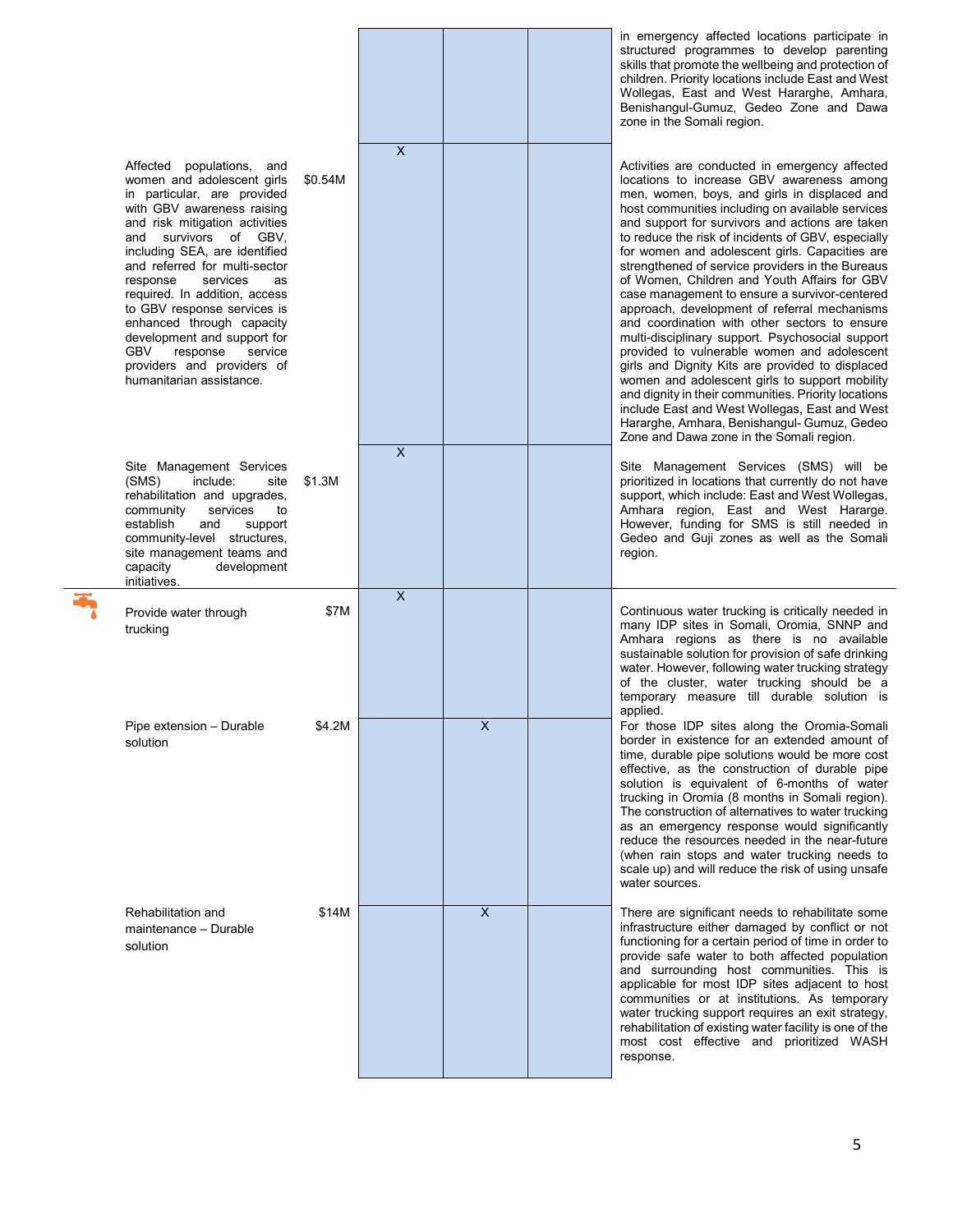| New water source<br>development - Durable<br>solution                  | \$10M    |                           | $\overline{\mathsf{X}}$ |         | There are IDP sites where affected population is<br>totally dependent on water trucking without<br>alternative water source. In such a situation,<br>development of new water source needs to be<br>considered as an exit strategy of water trucking.<br>This provide life-saving water supply service for<br>severely affected and also reliable service for<br>nearby host communities who are also indirectly<br>affected by displacement.                                                                                                                                                                                                                                                                                                                                                                                                                                                                                       |
|------------------------------------------------------------------------|----------|---------------------------|-------------------------|---------|-------------------------------------------------------------------------------------------------------------------------------------------------------------------------------------------------------------------------------------------------------------------------------------------------------------------------------------------------------------------------------------------------------------------------------------------------------------------------------------------------------------------------------------------------------------------------------------------------------------------------------------------------------------------------------------------------------------------------------------------------------------------------------------------------------------------------------------------------------------------------------------------------------------------------------------|
| Installation of sanitation<br>facilities specifically in IDP<br>sites  | \$9M     | $\boldsymbol{\mathsf{X}}$ |                         |         | To prevent AWD and other disease outbreaks,<br>the installation of sanitation facilities in IDP sites<br>is a critical response. Types of sanitation facilities<br>vary in natures of IDP sites but this amount is the<br>minimum required to initiate an emergency<br>response in Oromia, Amhara, SNNP and also<br>provision of reliable facilities for protracted<br>displacement population in Somali/Oromia<br>regions. It is anticipated that emergency latrines<br>will need to be decommissioned<br>and<br>reconstructed, particularly in shallow water table<br>areas where elevated barrel latrines and<br>desludging are required. Regular cleaning and<br>maintenance of these emergency latrines will be<br>required for the duration of the displacement in<br>these centers. This is also applicable to health<br>centers and schools as cross sector program to<br>benefit health, nutrition and education clusters. |
| Hygiene promotion (social<br>mobilization)                             | \$2.4M   |                           |                         | $\sf X$ | Hygiene promotion will be conducted in<br>combination with the sanitation campaigns and is<br>related to AWD/outbreak prevention. Hygiene<br>promotion needs to be carried out extensively at<br>IDP sites where open defecation is observed to<br>improve hygiene practices with WASH NFIs<br>distributed and latrines constructed.                                                                                                                                                                                                                                                                                                                                                                                                                                                                                                                                                                                                |
| Procurement of essential<br>WASH NFIs and water<br>treatment chemicals | \$1M     | $\overline{\mathsf{x}}$   |                         |         | NFI requirements remains high especially for<br>protracted displacement in Oromia and Somali<br>regions as well as recent displacement in<br>Wollega and Amhara. To avoid pipeline breaks of<br>critical supplies such as household water<br>treatment chemicals, jerrycans and soap, there is<br>need to invest a minimum of \$1M before June.<br>However, its timing and quantity also depends on<br>availability of supplies by SWAN consortium.                                                                                                                                                                                                                                                                                                                                                                                                                                                                                 |
|                                                                        | \$332.9M |                           |                         |         |                                                                                                                                                                                                                                                                                                                                                                                                                                                                                                                                                                                                                                                                                                                                                                                                                                                                                                                                     |

 $Total$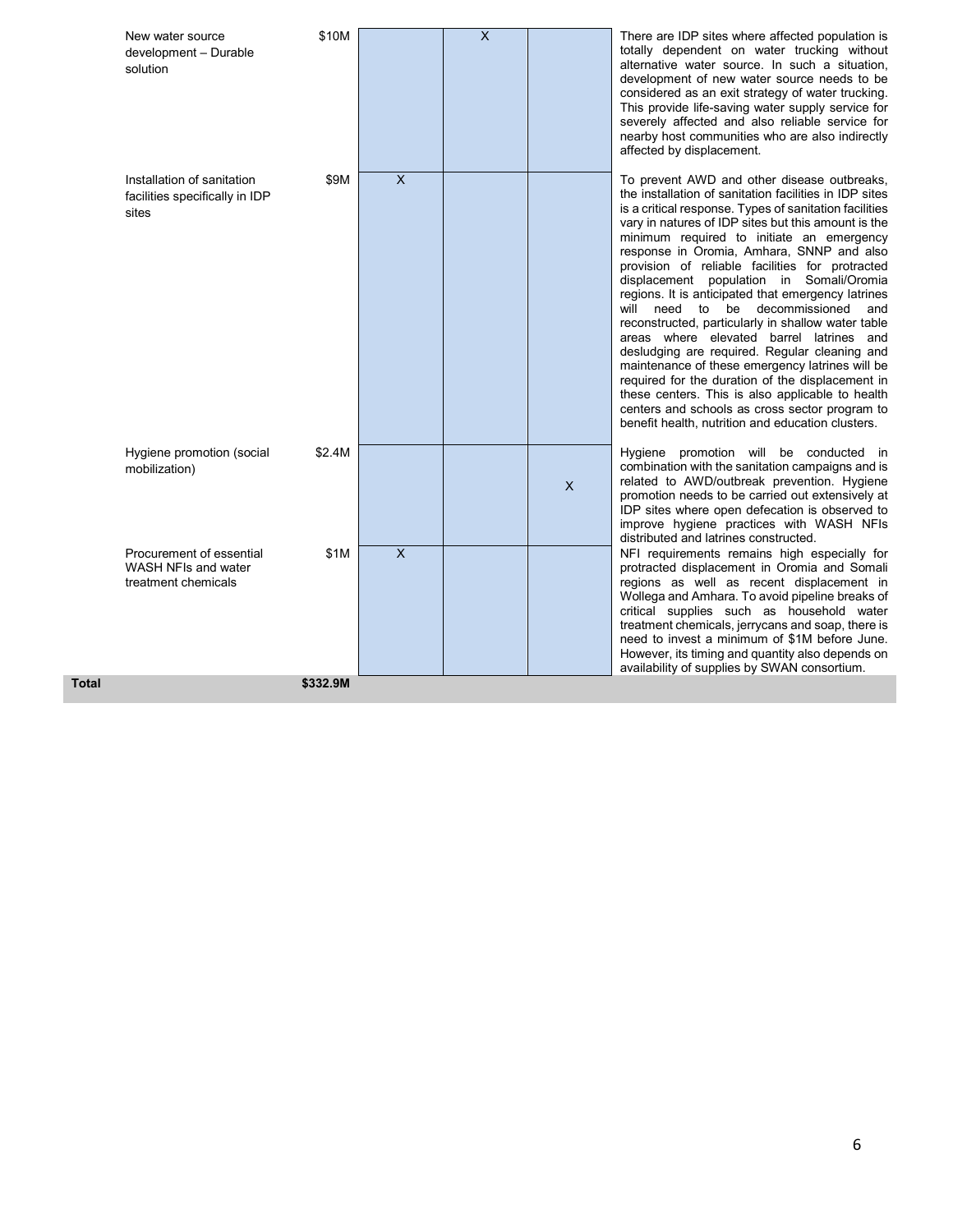#### **Annex I: Prioritization Activities**

### **NE** AGRICULTURE

#### Priority requirements: **\$7.1M**

Despite the benefit of recent rains, recovery of pastoral and agro-pastoral livelihoods will not be spontaneous and requires concerted assistance. Consecutive years of drought eroded the capacity of households to utilize recent rains to recover their livelihoods. The sector will continue to work with pastoralists and agro-pastoralists to recover the body condition of remaining livestock in order to improve milk production and reproduction success rates.

The main two activities for the mentioned communities during the next three months are (a) the need to strengthen and provide animal health interventions (vaccination and treatment). Though pasture is currently available in the lowland areas, regional cluster leaders are deeming it important to establish feed banks instead (concentrate and/or fodder production and storage); especially, since rain has contributed to good pasture that can be utilized for this purpose. Hence, the cluster strongly recommends (b) implementing such resilience-building activities to ensure the availability of feed after the current rainy season (March to April). These feed bank interventions will be complimentary to the activities highlighted in the response plan, and not captured as a specific cost.

The sector also recommends other resilience activities, such as the establishment of seed banks, water harvesting and rehabilitation of water points (bore holes, shallow wells, ponds, water cistern, small irrigation schemes, etc.) and finally, flood-related mitigation interventions.

The planting season is upon us. Regions that had crop failure during the last harvest in 2018 would need immediate assistance to strengthen their resilience and access to improved seeds, and not miss the coming planting season.

Finally, humanitarian assistance in agriculture for IDPs is largely dependent on the IDPs' access to land and the livelihood assets they have been able to maintain during displacement. For such households, emergency feed and animal health interventions are needed to reduce the burden host communities resource and prevent the spread of diseases, especially for animals displaced across regional borders. Where appropriate land is available, crop seeds, farming tools and training will be provided to support IDP households to improve their food security and reduce the above-mentioned burden on host communities.

Failing to support livelihood deficit communities and IDPs to protect their livelihood assets will exacerbate food insecurity, malnutrition, population displacement and conflict over access to resources. Ultimately, failure to address these needs will mean that other sectors will have to respond to an increased IDP population, increased food requirements and increased needs for MAM and SAM treatments.

## **EDUCATION**

#### Priority requirements: **\$5.34M**

According to the Humanitarian Response Plan (HRP) caseload, about 2.3 million children require education emergency support, of which 1.3 million are from host communities. Based on Displacement Tracking Matrix (DTM) 14, and as stated in the HRP, a total of 1,063,796 school-age children have been displaced nationally, of which 856,781 children are displaced due to conflict. Out of this, 143,528 children, from Oromia and Somali regions, are in 114 IDP sites and do not have any form of education services. According to HRP's note on immediate humanitarian funding priorities, the conditions are severe with a year in displacement and at risk of remaining in crisis. The displaced children, who remained without any education service for the year are, therefore, considered top priority. Of the total, about 32,124 and 61,328 are in preprimary and primary respectively while the rest are from secondary. Half of these children will be catered for by this support while the rest are expected to be reached by the available carryover resources.

A total of 526, 477 are within the inter-cluster priority areas of Dawa (Somali), East and West Wollega (Oromia), East and West Hararge (Oromia) and Guji (Oromia), Gedeo (SNNP) and Assosa and Kamashi zones (Benishangul Gumuz). Though there are schools in their vicinities, it is unlikely for them to continue their education as the livelihoods of their parents was affected by conflict, and therefore, would not be able to buy school supplies. The children are also traumatized by the conflict and would need psycho-social support by their teachers. The peace building efforts of the government could also be enhanced by peace building and conflict mitigation knowledge and skills for the children. Teachers will be trained in helping children acquire those skills. Recently about 51,000 school-age children are displaced in West and Central Gondar of Amhara region and may also need learning stationary and psycho-social support.

#### **ESNFI**

#### Priority requirements: **\$37.8M**

The prioritization for Shelter/NFI is delineated with three indicators; type of displacement, duration of displacement, and, the living conditions. In the December hotspot classification, 65 woredas were categorised as critical for Shelter and NFI response. Within the 65 woredas, through the prioritization indicators, SNFI identified 31 highest priority critical woredas, where the presence of partners and the capacity of NDRMC is considered inadequate. Some \$31M are immediately required to provide lifesaving ESNFI kits to conflict-affected IDPs in East, West Wollega, East Hararge, Dawa, Fafan, Doolo, Jarar, Korahe, Nogob Shabelle, Sitti, Gedeo, Liben, West Gondar, and South Gondar. According to East/West Wollega Shelter/NFI assessment in February 63 per cent of the IDPs in collective sites remain in congested conditions, seriously impacting physical and psychological well-being, especially for children, women, and persons with disabilities. The lack of adequate lighting in shelters and public spaces was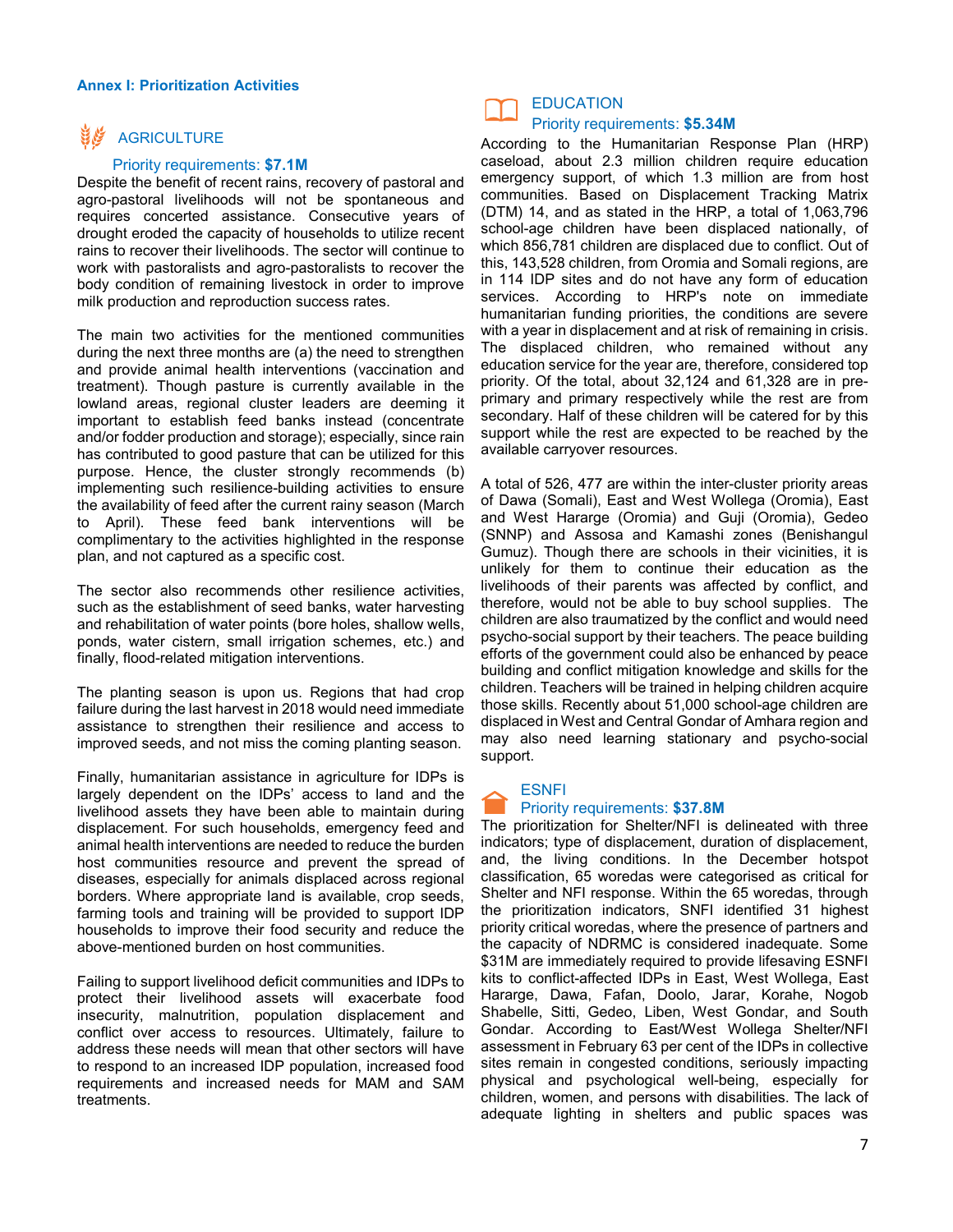reported as a top safety concern followed by lack of privacy and exposure to weather.

Currently, the Cluster has a very limited stock to provide an efficient and effective response. Considering the planned return, censuses and the current political dynamic in the country maintaining a pre-position of 20,000 ESNFIs is the immediate priority of the Shelter/NFI cluster. February pipeline and stock analysis highlighted that very few individual organizations possess stock that could constitute assistance for ESNFIs package for emergency responses. Regardless of the willingness of organizations to contribute their stock, it has been difficult to mobilize these items quickly and effectively in response to an emergency and this delay impacted the delivery of lifesaving items by a minimum of four months.

Construction of temporary shelters and repair of damaged shelters can support the peacebuilding and recovery efforts in conflict areas. In SSNPR and Oromo caseload, there is a lack of a clear and concrete plan for all IDPs and the cluster will target the returning IDPs whose return process is principled and volunteer.

The financial breakdown \$2.1M for shelter repair activities is mainly for SNNPR conflict IDPs, to provide immediate lifesaving shelter repair package for those HHs that have completely lost their homes. In addition; they will also receive core household items for 5,500 most vulnerable households. Funding for these activities will reduce the need for recurring funds to be spent on emergency relief items on an annual basis as shelter assistance directed towards recovery shelter interventions will provide households with longer-term shelter solutions and a reduction in overall funding over time.

#### FOOD

#### Priority requirements: **\$150M (\$71.5M for cash and \$78.5M for in-kind commodities)**

Inter-communal conflict and negative impact of climatic hazards contributed to increased food insecurity in Ethiopia. This is worsened by limited access to sustainable livelihood sources in both pastoralist and agro-pastoralist areas, particularly in zones that recorded high livestock loses during the 2015/16 El Niño drought period.

Inter-communal conflict in Amhara, Benishangul Gumuz, Oromia, SNNP and Somali regions resulted in population displacements and worsened the food security status of affected households due to a depletion of livelihood sources - limiting household access to food and incomes. DTM 14, conducted in November/December 2018, estimated that 3.2 million individuals were displaced from their homes, increasing the vulnerability of affected individuals. Seasonal assessments noted that food and income sources were severely impacted by conflict in some of the affected areas, including in zones where farmers could not harvest crops from the meher season.

Climatic hazards - erratic rains, long dry spells and early cessation of the rains – have also resulted in reduced crop harvests in some of agro-pastoral areas. This will shorten the period households have access to food from their own production and increase reliance on market purchases. Prices of food commodities were also reported to have increased during the pre-harvest period.

The priority for the food sector is to cover funding gaps for the first three rounds of food and cash distributions, which is estimated to be \$150M - \$71.5M for cash and \$78.5M for in-kind commodities, to cover the costs for food needs in WFP and NDRMC operational areas. This is based on the national cash-food integrated plan principle, where cash assistance in planned in areas that have functioning markets and have infrastructure to support cash assistance. The immediate requirements include:

- Estimated \$65.3M to cover the first three rounds of food and cash assistance in WFP operational areas in East and West Hararge zones, Oromia region and in 11 zones in Somali region for 2.28 million beneficiaries. There shortfall include \$20.8M of cash for 764,000 beneficiaries and \$44.5M for in-kind commodities to cover the costs of in-kind commodities, from Round 1 through Round 3.
- \$84.7M for NDRMC to distribute food and/or cash from Round 1 through Round 3 to 4.3 M beneficiaries in nine regions (Afar, Amhara, Benishangul Gumuz, Dire Dawa, Gambella, Harari, Oromia, SNNP and Tigray). It is estimated that NDRMC will urgently require \$50.7M for cash assistance to assist 2.2 million beneficiaries starting from Round 1 through Round 3. There is also a shortfall of \$34M for in-kind food commodities for Rounds 2 through 3. In-kind food requirements are secured only for Round 1 in NDRMC operational areas targeting 2.1 million beneficiaries.
- JEOP has secured in-kind food commodities for the first four rounds. Cash resources are also available for 52,000 beneficiaries to be assisted through cash transfers. JEOP will be targeting 1.5 million beneficiaries in five regions - Amhara, Dire Dawa, Oromia, SNNP and Tigray regions.

#### HEALTH Priority requirements: **\$34.2M**

•

Out of 32 emergency health kits and commodities, 10 are already out of stock, and 18 will rupture by April. With \$10.2M, it is possible to address the immediate medical needs of 2 million people in IDP sites and host communities, by procuring, prepositioning and distributing essential medicines and medical supplies. 160 existing mobile health and nutrition teams (MHNT) are faced with funding constraints, and many will be phasing out by the end of March. MHNT have been used to reach populations with life-saving emergency health services, including IDP that have none or limited access to health facilities. These are largely utilized in Somali, SNNP, Oromia and Afar regions. \$3M will maintain some of these MHNT, while gradually shifting direct support of \$10.8M to the more sustainable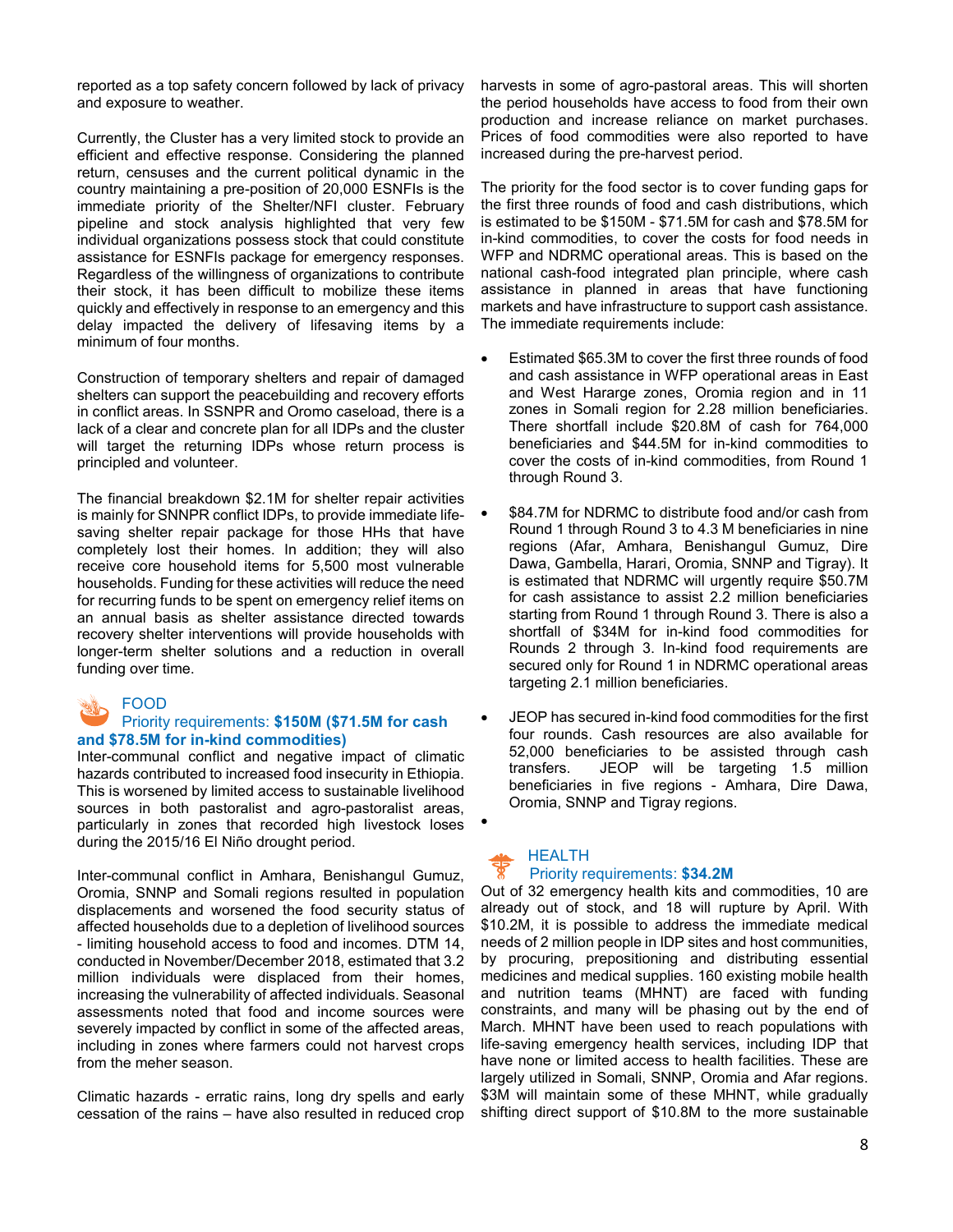health facilities and outreach services in those locations, to ensure continuation of health services including reproductive health.

There're ongoing widespread disease outbreaks in the country with measles the most notable. Upwards of 20 woredas in Somali and Oromia regions are affected by measles outbreaks. Oromia has the largest burden, with 2069 cases reported so far, and 601 cases in Somali region. IDP are at increased risk of measles outbreaks, due to congestion, poor living conditions and lack of adequate WaSH facilities and practices. Even without AWD cases currently, more than 200 hotspot woredas mostly in Somali, Tigray, Afar, Dire Dawa, Oromia and Addis Ababa and IDP sites remain at high risk of outbreaks. \$6M is required to conduct measles vaccination campaigns for children 6 months to 15 years of age in affected locations, combination approaches for control of scabies including treatment of cases, and strengthening early warning and rapid response mechanisms. Conflict affected Kamashi, Dawa, Wellegas, Hararges, West Guji, Gedeo, and Borena/Moyale, will be prioritized in that order.

# **NUTRITION**

#### Priority requirements: **\$46.9M**

Under Strategic Objective 1, the immediate priorities for the period March -May are firstly to secure pipelines and provide operational support to ensure access to quality services to treat and manage acute malnutrition in children and pregnant and lactating women.

The cost to ensure SAM and MAM treatment for three months for an estimated 137,875 children with SAM, 477,712 children with MAM and 549,111 PLW with acute malnutrition is reflected in this document.

UNICEF report secured pipeline of therapeutic milks (F75, F100) to meet projected needs of Q2 and Q3 but will need to procure these products in Q3 to ensure the Q4 treatment need in Q4 for all children requiring medicalised inpatient care for SAM with complications.

WFP has reported a shortfall of 39 per cent of Super Cereal Plus and 26 per cent shortfall of RUSF supplies in April which will rise to shortfalls 83 and 91 per cent respectively in May unless the pipeline for specialised nutritious food commodities is immediately replenished. This will severely limit the coverage of the MAM treatment response planned by WFP, raising the risk of further deterioration in the nutrition status of affected children and PLW with the likelihood of increase SAM levels.

Given that international procurement can take up to three months to secure in-country securing this pipeline is the top priority at the start of the response to mitigate any disruption in the provision of life-saving treatment of acute malnutrition. Given past experience, the cluster works with partners to mobilise resources to meet the needs for six months to mitigate serious pipeline rupture in July ahead of the lean season.

Under Strategic Objective 2, one round of preventive nutrition services for all children aged 6-59 months will be provided during this period, specifically provision of vitamin A supplementation and the anti-helminths to prevent micronutrient deficiencies. Nutrition screening is included with Vitamin A supplementation interventions and will be strengthened in emergency affected areas.

Under Strategic Objective 3, NGO deployment for comprehensive emergency nutrition support for government, rapid deployment is urgently needed in 92 *woredas* prioritised across Somali, Oromia, SNNP, Amhara and Afar regions based on where government capacity is insufficient to manage quality treatment with high coverage for host and IDP communities where the levels of global acute malnutrition remain high and/or where access has been limited and nutrition service disruption need immediate support. *Woreda* targets reflect where extended support is justified, where development interventions can be flexed with minimal additional costs to manage emergency nutrition response, and where weak capacity requires health system strengthening interventions to ensure quality treatment is provided for children under five years and PLW with acute malnutrition.

Budget preparation and transfer will be needed upfront to ensure the timely start-up of master training and cascade training of focal Government health staff on the new Acute Malnutrition Treatment Guidelines.

A total of 20 SMART Nutrition assessments are planned in this period to continue the support to the government's early warning systems for nutrition response.

The scale and severity of nutrition needs, the context and the capacity of the government to manage full nutrition response will continue to define the response strategy. The nutrition needs of children under five years and PLW from both the host communities and IDPs will be targeted.

Urgent and full nutrition response will target *woredas* where there is: (i) a rapid rise or sustained high levels of acute malnutrition among children under five years and PLW that are beyond the government's capacity to manage such as 61 P1 *woreda*s of Somali region where extended NGO support is critical; targeted zones of Oromia (including East and West Harerge, East and West Wollega, Borena, Guji and West Guji, Bale); pockets in highlands of Amhara, and targeted areas of Afar. The IDP burden and nutrition status in these areas informs the response design. Full CMAM/IMAM and General Food Distribution (food/cash) are essential support, with additional health, WASH and protection service strengthening will be integral in the response. (ii) where access has been impeded or prohibited, resulting in the likely disruption or cessation of routine health and nutrition service delivery. Notably the situation in Dawe zone of Somali region where access was impeded throughout 2018, requires partners intervention to curb rising MAM; Kamashi Zone, Benishangul Gumuz where access has been limited since last September 2018 and concerns have been raised regarding significant loss of trained health personnel.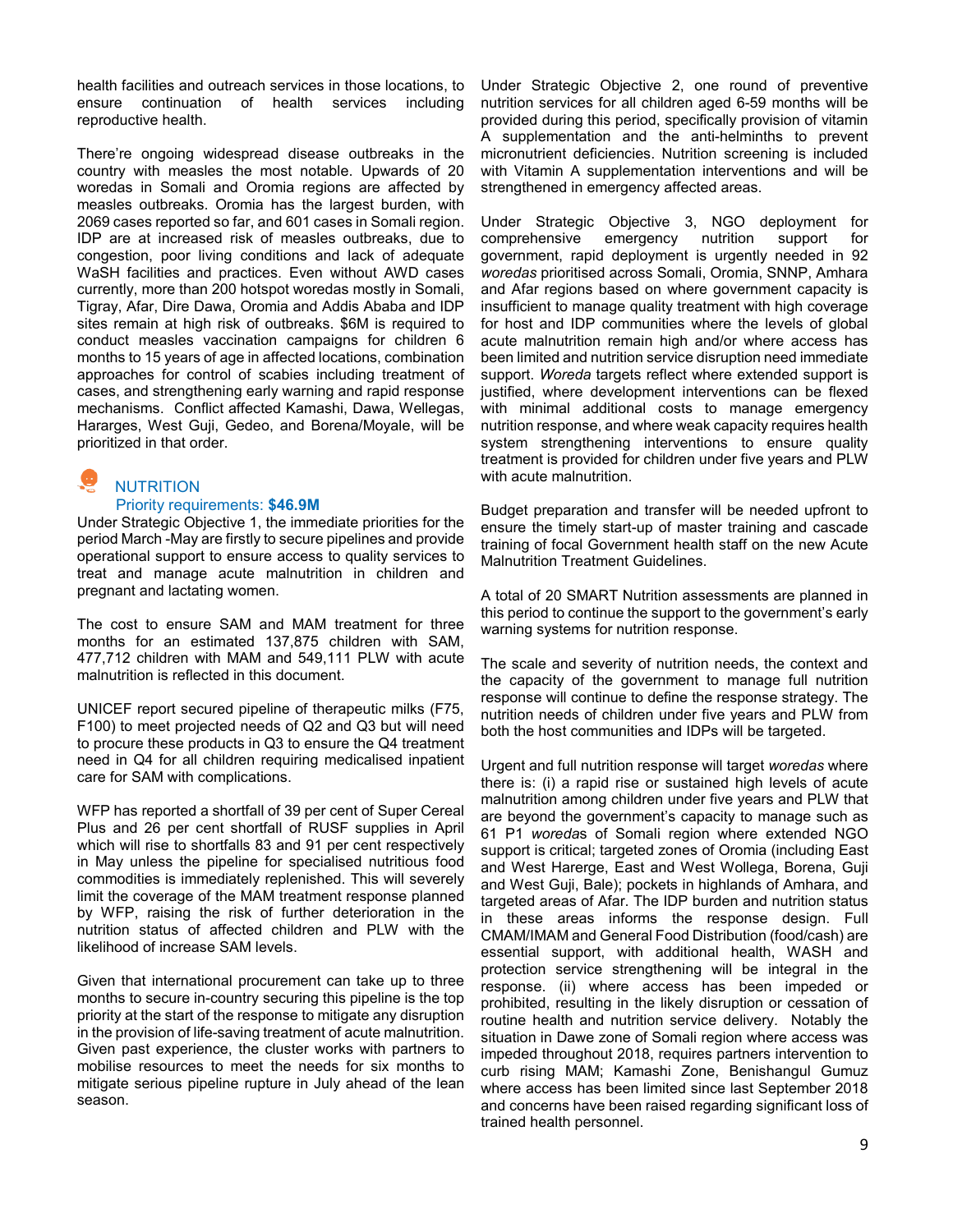#### PROTECTION Priority requirements: **\$3.9M**

The Protection Cluster urgently requires \$3.9 million to ensure protective services are provided to IDPs and the host community in emergency affected locations that face protection concerns including: sexual and gender based violence (SGBV), physical violence, child marriage, family separation (including unaccompanied and separated children), psycho-social distress and trauma, persons with specific needs not receiving or being able to access lifesaving services, persons without adequate shelter and living in collective sites, persons missing documentation and having no legal redress for lost property, livelihood or human rights violations. Funding will be used to respond to newly affected locations as well as supporting continuity of lifesaving services in areas of protracted displacement.

The priority activities include rapid assessments and protection monitoring to collect, verify and analyse information in order to identify violations of rights and protection risks faced by IDPs, returnees, and other emergency affected populations for the purpose of informing effective responses that do not exacerbate risks or reinforce patterns of violation.

To address the continued lack of basic and specialized protection services, including child protection and SGBV, that meet global standards of care, capacity support is urgently needed and will be prioritized for service providers, including local government. The lack of quality care, monitoring of the quality of service provision, and specialized response is especially concerning as communities continue to be exposed to violence and experience stress due to displacement and conflict. Services and qualified personnel are needed to be put in place in new emergency affected locations or scaled-up and monitored in current operational contexts, for psychosocial support, case management and referral services (medical, legal, safety), interim care, family tracing and reunification of unaccompanied and separated children, support for survivors of GBV (including men and boys), provision of information, counselling, technical assistance and training with respect to Housing, Land and Property (HLP), legal identity documentation.

Additionally, training UN staff, government and partners working with emergency affected populations, on the rights of IDPs, child protection and gender-based violence prevention, mitigation and response, and Protection from Sexual Exploitation and Abuse (PSEA) is urgently needed. Setting-up women friendly and child friendly spaces will ensure that persons with specific needs, including women, adolescent girls and older persons at risk, persons with disabilities, persons with serious medical conditions, and children at risk of violence or exploitation, including harmful practices, or without appropriate care, are identified and provided with appropriate emergency protection services. Additionally, women, adolescent girls and girls of reproductive age with specific needs will be supported with dignity kits and awareness raising on their right to access

support. Reproductive health follow-up services also remain a priority to increase access and utilization of services in addition to strengthening of health systems capacity for appropriate response.

IDPs face particular obstacles in accessing HLP rights and legal identity documentation during displacement. Priority activities include working with duty bearers to ensure that a procedure is in place to assess competing HLP claims and that the conflict is not used as a means through which to redistribute HLP. Additionally, community awareness on the importance of legal identity, civil and other documentation will be provided, as well as the relevant counselling, technical assistance and referral, to address concerns, as IDPs seek to replace their documents and assert HLP rights.

SMS services improve living standards in displacement sites, which include collective centres, planned sites and spontaneous settlements. Priority activities entail working with service providers across all sectors to further enhance safety, service quality and accountability, while continuing to advocate for major improvement works such as site upgrades and rehabilitation. To ensure a healthy, safe and dignified living environment in displacement sites across the country, activities such as Communicating with Communities (CwC), information management and ensuring accountability to the affected population (AAP) inventions are included in all SMS activities.

The cluster urgently requires a total of \$3.9 million to address the above-mentioned priorities during the next 3 months.

#### WASH Priority requirements: **\$47.58M**

The WASH Cluster urgently requires \$47.58 million to ensure the provision of basic services to conflict and drought induced IDPs; AWD preparedness and rapid response during outbreaks; and provision of emergency WASH services to key institutions such as health centers, CTCs and schools and/or vulnerable groups.

The priority activities include installation of sanitation facilities specifically in IDP collective centers; hygiene promotion (social mobilization); the provision of water supply to IDPs and host communities through alternatives to water trucking (durable piped solutions); water trucking; procurement of essential WASH NFIs and water treatment chemicals; and rehabilitation and O&M of water schemes.

Targeted population falls under severity scale 4 and 5, which consists of about 40 per cent of total targeted population. The geographic priorities where these activities will be implemented are conflict-induced IDP collective centers in Oromia (East and West Hararge, East and West Wollega, West Guji, Bale and Borena), Somali (Afder, Dawa, Sitti, Liben Erer, Fafan Shabelle, Korahey), SNNP, Amhara, health facilities without WASH services in Oromia and Somali where overlapping priority needs for health and nutrition (I.e. entire Somali with special focus on woredas with IDP presence).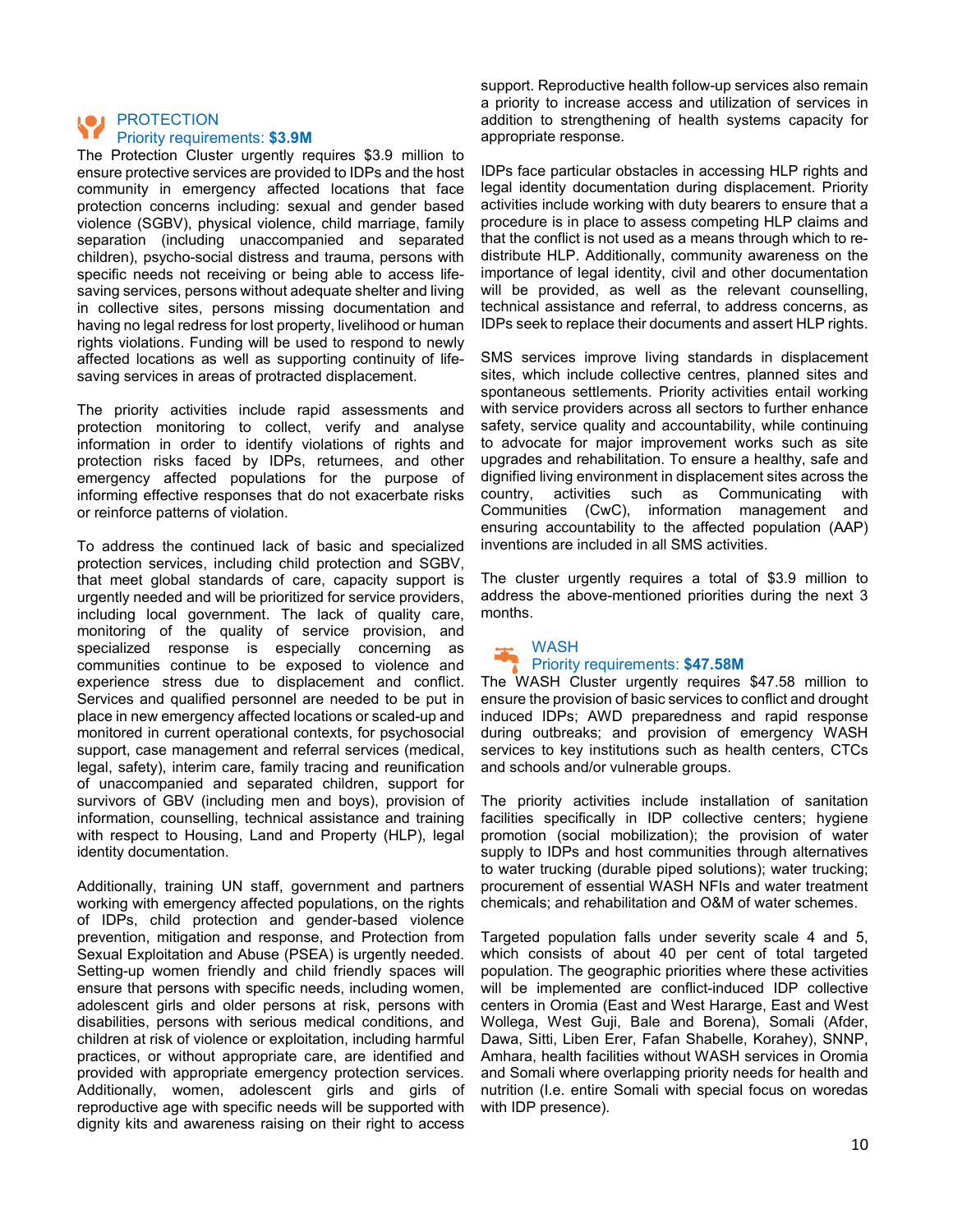Recognizing that IDPs are receiving safe water by water trucking under protracted displacement situation, much higher priority is attached to more sustainable and durable solution for water supply. This durable solution to safe water is also applied to institutions such as health centers and schools as long as they are highly prioritized under nutrition, health and education cluster. It may not be inevitable to supply safe water by trucks at an initial stage of WASH response, but water trucking guidelines in the cluster clearly indicates that there needs to be an exit strategy to that. Water supply durable solution is highly cost effective (i.e. 1 durable solution for 6-month water trucking in Oromia and for 8-month water trucking in Somali). As operation and maintenance of water schemes would be a responsibility of water utilities and water offices, this would be also an entry point for further NEXUS approach in water sector.

Though durable solution would be cost effective, it requires significant investment in the beginning and requires longer period of time to complete the work. Therefore, this needs to be highly prioritized in the beginning of planning year so that the cluster can expect it cut down the cost for water supply for protracted IDPs. Moreover, even IDPs return back to their homes, those facilities would be utilized by host communities and institutions, such as health centers and schools. And such intervention would also be a measure for peace building.

Targeted population for immediate WASH responses are 0.5 million for water trucking, 1.4 million for durable water supply solution, 500,000 for latrine construction, 2million with hygiene promotion, and 1 million for WASH NFIs distribution. Water trucking and NFI distribution needs to be closely coordinated with OCHA EHF funded consortium to apply cluster's priority for their preposition and timely distribution especially in Oromia, Somali and Amhara regions.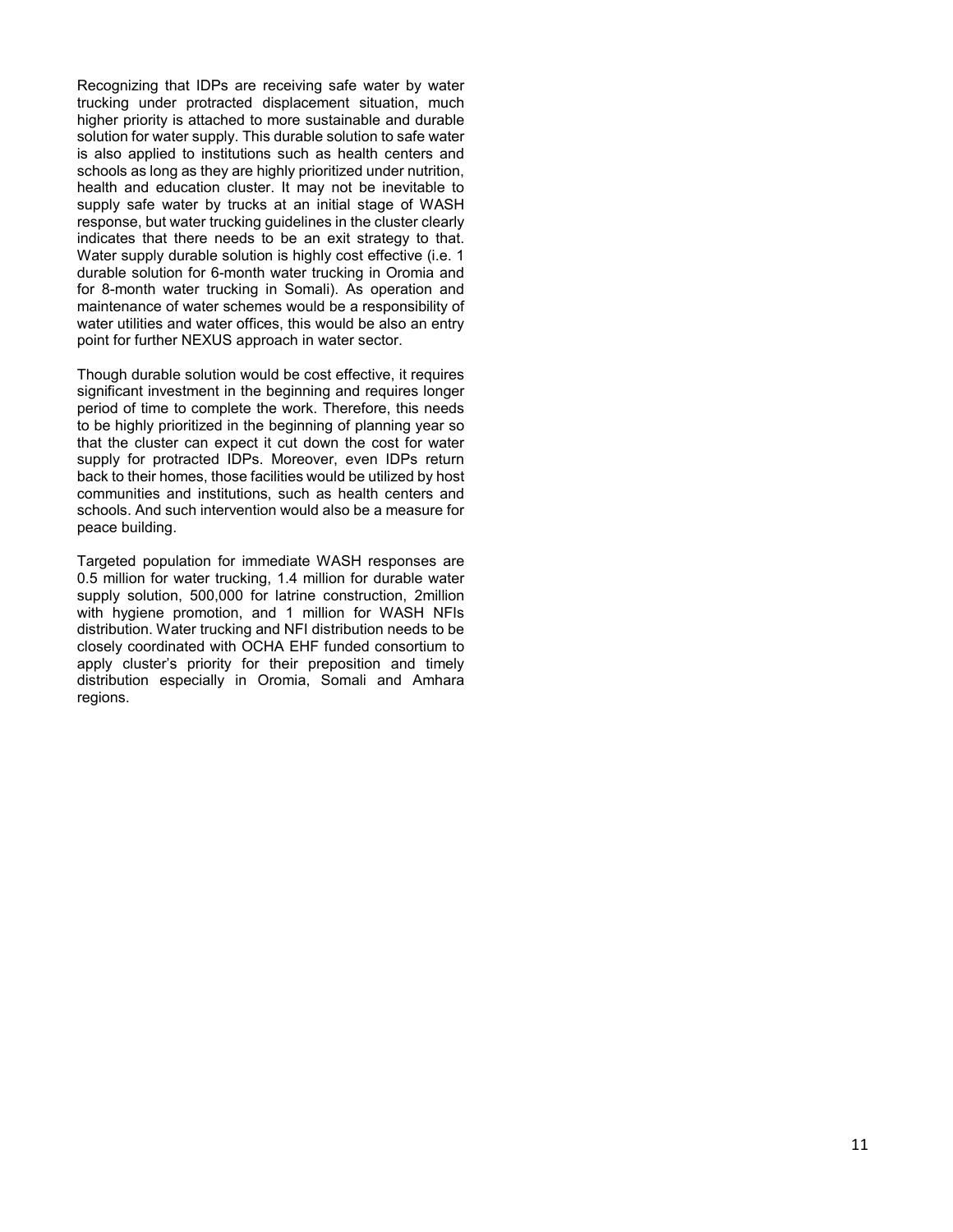#### **Annex II: Pipeline Breaks**

Given procurement and transportation lead times, Food, Health and Nutrition Cluster are calling for an additional \$278.3M be available before end April to avoid pipeline breaks in June, the height of the lean period.

*For visualization of the pipeline breaks, please see the links under Annex III.*

#### **ED**FOOD Pipeline requirements: **\$230M**

\$230M is immediately required to cover four rounds of food 2.2 million displaced people and 4.4 non-displaced people in NDRMC and WFP operational areas. This include \$97.8M for cash transfers and \$132.2M for in-kind commodities)

The Government of Ethiopia, through the National Disaster Management Commission (NDRMC), WFP and JEOP, are responding to the emergency food needs of 8 million people in Ethiopia, of which 2.7 million are displaced and 5.3 million are in areas affected by drought conditions, including cumulative negative impacts from previous drought years.

The three operators are planning to distribute a standard food basket comprised of 15 kilos (kg) of cereals, 1.5kgs of pulses and 0.45kg of vegetable oil, per person per round – with each round taking place approximately every 1.5 months. Beneficiaries targeted for cash-based transfers will receive cash allocation to purchase the equivalent of the above standard food basket. In order to provide full food baskets on a regular basis, food sector operators require \$600M for the planned eight rounds.

To ensure timely delivery of food rations and avoid food consumption gaps and household level negative coping mechanisms, food operators should have prepositioned food commodities to cover at least four rounds of food and cash for cash *woredas*. However, analysis of pipeline status indicates critical shortfalls in WFP and NDRMC pipelines, starting from the first round – launched on 14 March. Taking into account the lead time it takes to have commodities from international markets, the main source for the operators, arrive in country, this is a concern. For WFP, timely contributions and confirmed pledges will allow for immediate purchase of the commodities from the Global Commodity Management Facility (GCMF) which has commodities incountry, at the main hubs.

It is estimated that NDRMC will require \$125M to ensure uninterrupted delivery of food and cash assistance to 4.3 million targeted beneficiaries in the four immediate rounds, including assistance to 1 million displaced individuals and 3.3 million non-displaced people. NDRMC secured in-kind food commodities for 2.1 million beneficiaries for the first round and with an expected shortfall of approximately \$55M from the second through fourth rounds. Approximately \$70M will be required to cover the cash resources for 2.2 million beneficiaries in the four rounds.

WFP immediately requires \$105M to cover the costs of four rounds – \$27.8M for cash transfers and \$77.2 for in-kind commodities, including for cereals that are in shortfall from the first round. This will enable WFP to provide emergency food assistance to 720,000 displaced people and 1.1 drought affected people in Somali region, 420,000 displaced people in East and West Hararge zones, of Oromia region.

People at risk of food insecurity are in households that have limited access to food and income from other sources and are likely to adopt negative coping mechanisms if food/cash is not provided on regular basis. These includes households in conflict affected communities where income and food sources were severely disrupted.

#### HEALTH

#### Pipeline requirements: **\$6.7M**

\$10.2M required for the procurement, prepositioning, and distribution of emergency and reproductive health kits and ensure the delivery of essential life-saving health services.

Displaced people are faced with poor living conditions, accommodation, WaSH facilities and practices, and a lack of food. These factors predispose them to increased transmission and caseloads of infectious diseases, and may lead to outbreaks including acute watery diarrhoea (AWD) and measles, and direct mortality. Clinical consultation rates are much higher in displaced populations. For these reasons, \$4.8M is required for emergency health kits to treat 2 million people with common infections and trauma. \$1.2M is required for long lasting insecticide treated nets to protect 112,000 PLW against malaria. \$311,000 is required for treatment of up to 1,800 cases of AWD.

Measles may precipitate acute malnutrition due to poor feeding by the sick child. Given that malnutrition compromises the immunity, a child's nutritional status may also be the key factor in determining the severity of measles and the likelihood of mortality. As such, \$2.2M is required for emergency preventive vaccination of 1M children 6 months to 15 years of age. Malnourished children are also prone to secondary infections and medical conditions with resultant complications.

The sexual and reproductive health needs of women and girls in crisis and post-crisis situations must also be addressed. \$1M is required to ensure 549,000 women of child bearing age have access to modern contraception and quality maternal and new-born health services, and effective referral mechanisms, to prevent unplanned pregnancies, maternal morbidity and mortality.

Women and girls particularly are at increased risk of sexual violence including sexual exploitation and abuse and related morbidities during displacement. In emergency contexts, all survivors of sexual violence will have critical needs for medical care. \$295,000 is required to avail essential medicines to treat cases of rape.

People with mental health and psychosocial conditions, and patients cut off from regular medical treatment and family support need psychosocial support and protection.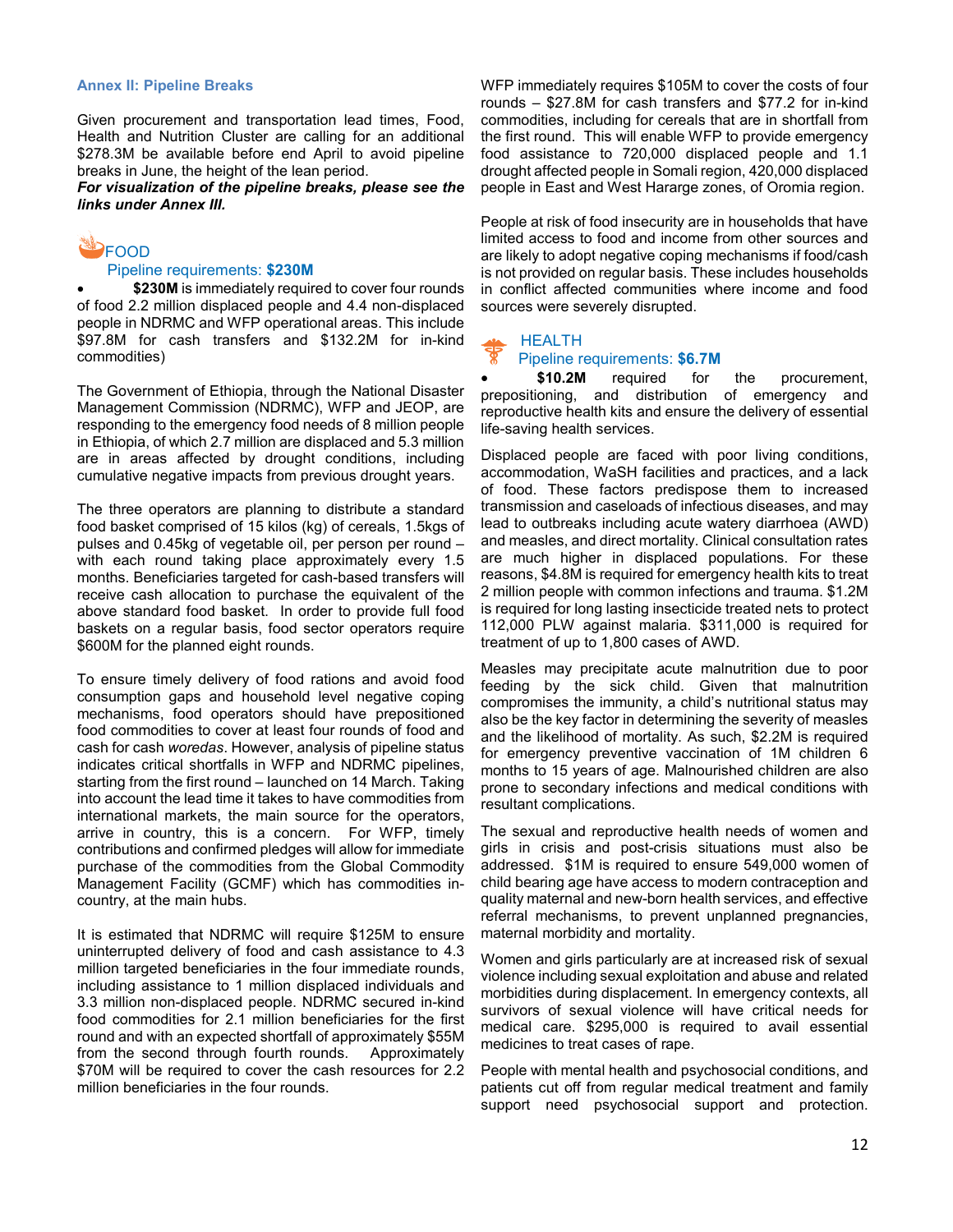\$381,000 is required to provide essential mental health medicines to 500,000 people.

To deliver the essential life-saving health services with these medicines, \$12M is urgently required to support surge capacity by filling in healthcare workers and trainings for over 100 health facilities, outreach services and over 100 mobile health and nutrition teams.

Left untreated, most common infectious diseases like pneumonia, malaria, diarrhoea, and non-communicable diseases like diabetes, heart diseases, mental disorders and trauma result in directly attributable deaths. In some cases, chronic complications will arise, leading to a bigger burden of more expensive medical costs, and/or long-term disabilities and negative economic impact to the individual and household. Treatment of cases is an effective way of interrupting transmission of infectious diseases, therefore, without timely intervention, the caseloads of AWD will continue increasing, further straining an already stretched health system.

The overriding assumption is that Government will match every dollar raised for the emergency health response, since the interventions are complimentary to existing health services. Hence, the funds estimated to meet the projected medicines and medical supplies have been halved. With \$7.5 per beneficiary, it is possible to provide adequate free emergency medicines, medical supplies and health services to affected populations for three months. This support will also cushion the health system against the deficits of providing free services to populations in emergencies, which deviates from the current patient cost sharing model.

# NUTRITION Pipeline requirements: \$7.2M to UNICEF; \$34.4M to WFP

\$7.2M required for additional 143,760 RUTF cartons to meet the SAM treatment needs of a projected 159,732 children.

\$34.4M required to ensure 18,316 MTs of SNF is available for the MAM treatment needs for 993,315 individuals across the 316 priority *woredas*, including \$500,000 for capacity building to implement the second round of IMAM.

To avoid disruptions in SAM treatment from early April, UNICEF immediately requires \$6.2M to procure 124,086 cartons of RUTF to support treatment of 137,875 children under five years of age with SAM during the three-month period April-June (Q2). The SAM treatment needs for a projected 159,732 children in Q3 (July-September) will require an additional 143,760 cartons of ready to use supplementary food (RUTF) costing \$7.2M.

Given the three-month lag period (time required from order to receipt in-country of therapeutic commodities), the continued high needs of SAM treatment in 2019, the start of the main lean season from July and the need to avoid at all costs any ruptures in the \$13.4M (267,846 cartons RUTF) for six months, funding is urgently required now.

The pipeline for therapeutic milk (F75/100), essential for the specialised feeding of children requiring medicalized treatment for SAM with complications at Stabilisation Centres is solid until June, and will need replenishment in June for Q4 October-December. Procurement, at a cost of \$245,677, will be needed in Q3 from July to ensure rupture is mitigated. For essential medicines required for SAM treatment, there will be a gap in Amoxicillin 82,997 packs (\$184,253) and Mebendazole 15,981 packs (\$19,177) from Q2 (April onwards).

WFP reports that national MAM treatment efforts will start to be impacted from early April with a 36 per cent shortfall in CSB++ and 26 per cent shortfall of ready to use supplementary food (RUSF) needed to treat children with MAM and PLW with AM projected at 2.8 million individuals in 316 priority woredas in 2019. In terms of treatment – WFP projects that 154,628 of the 477,712 children with MAM, and 219,517 of the 549,111 PLW with acute malnutrition will not be treated in April. Furthermore, based on current in-country availability of specialized nutrition foods (SNF) in May, a shortfall of 83 per cent CSB++ and a 91 per cent shortfall of RUSF – disrupting MAM treatment for 428,217 children and 446,675 PLW with MAM.

A prioritization exercise lead by the government urged partners to target the highest priority *woredas* in April/May within the 316 *woredas* WFP committed to support in 2019. Therefore, WFP urgently requires \$25.3M for 13,622 MT of SNF and \$500,000 for capacity building to implement new protocols and IMAM start-up activities in the three-month period April-June to immediately reduce the ruptures or cessation in supplementary nutritional food (SNF) pipeline and MAM treatment for priority *woredas* in April to manage Q2 needs.

A further \$33.9M will be needed to ensure 18,316 MTs of SNF is available in country in June to ensure Q3 MAM treatment needs for 993,315 individuals is ensured across the 316 priority *woredas*. In addition, \$500,000 for capacity building to implement the second round of IMAM start up in the three-month period, July-September 2019.

Given that WFP solely relies on internationally sourced SNF (Super Cereal Plus and RUSF), and that it takes 12 weeks from placing the order to receiving the commodities in country (three-month lag period), the Nutrition Cluster urgently requires \$60.2M (31,938 MTs of SNF comprising of 5,456 MTs RUSF and 26,482 MTs Super cereal plus) for the next six months to mitigate a complete pipeline rupture ceasing MAM treatment from July, ahead of the peak hunger season.